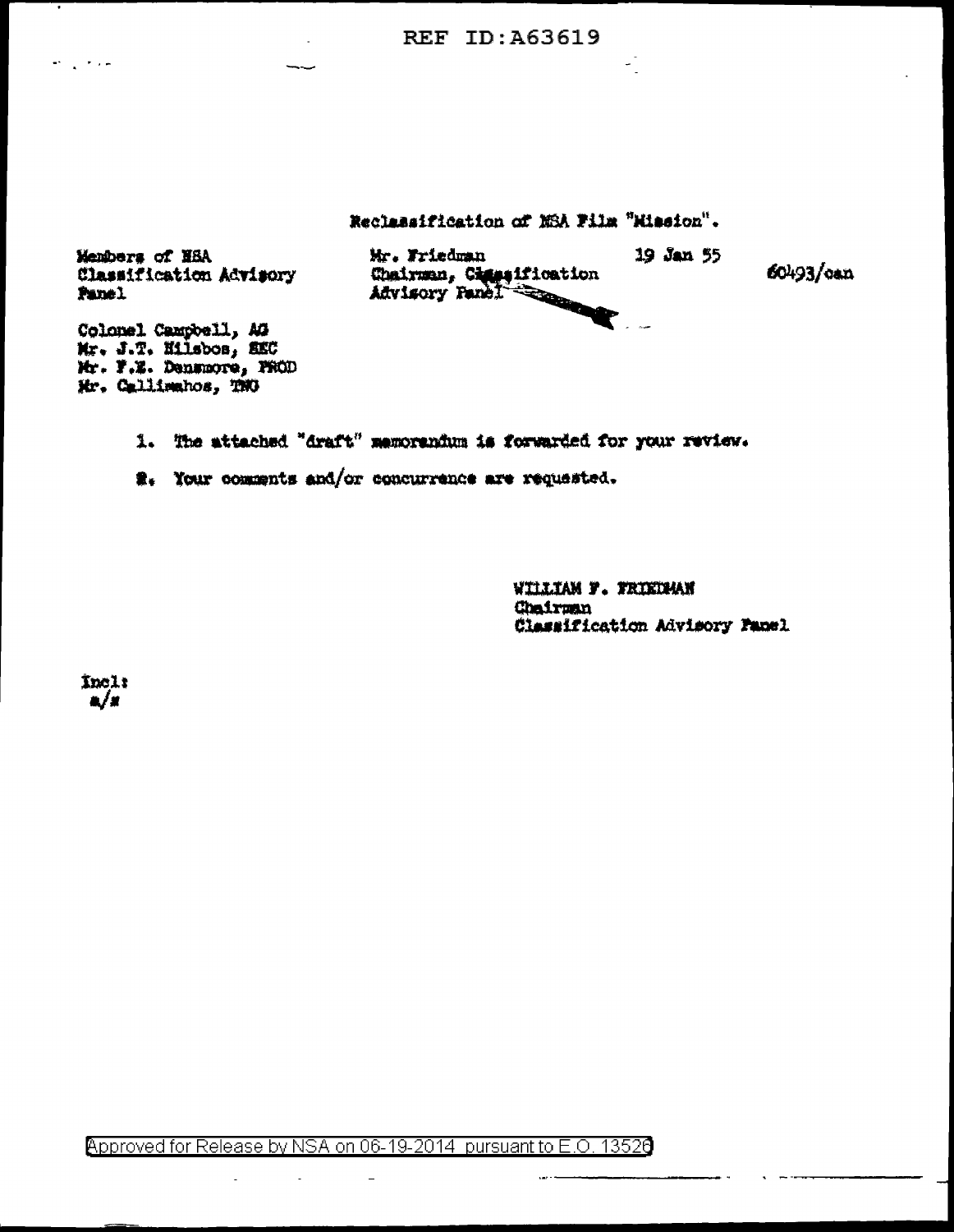**REF ID: A63619** 

## $A - A T T$

## 19 January 1955

## MEMORANIAM FOR CHIEF OF STAFF

Subject: Reclassification of NSA Film "MIGSION".

1. The Classification Advisory Panel met on 18 January 1955 to review the motion picture film which was recently produced by the Training Division and which is now under consideration for release to certain Bervice Schools.

#. This film is now classified TOP MECREY and if this classification were maintained this would obviously greatly restrict the usefulness of the film for Service Schools.

1. a. The Advisory Fanal considered the matter with the view toward ascertaining whether the film could be dompraded to SECRET or even to CONFIDENTIAL. The Panel regarded the latter classification entirely too low and it was eliminated from further consideration.

b. The Panel was divided in its opinion with respect to the advisability and parmissibility (under current USCIB Directive No. 16, approved 29 December 1954) of downgrading the film to SECRET.

g. Mareover, there was some expression of opinion as to the desirability of showing the film, at least in its present state, to Service Schools because of doubts as to its suitability to the purpose in mind in showing it in the first place. The Panel felt that the film attempts to egnvay much more information within ane hour than oan possibly be conveyed, and that the quality of the production should be improved before releasing the film to any groups outside MSA.